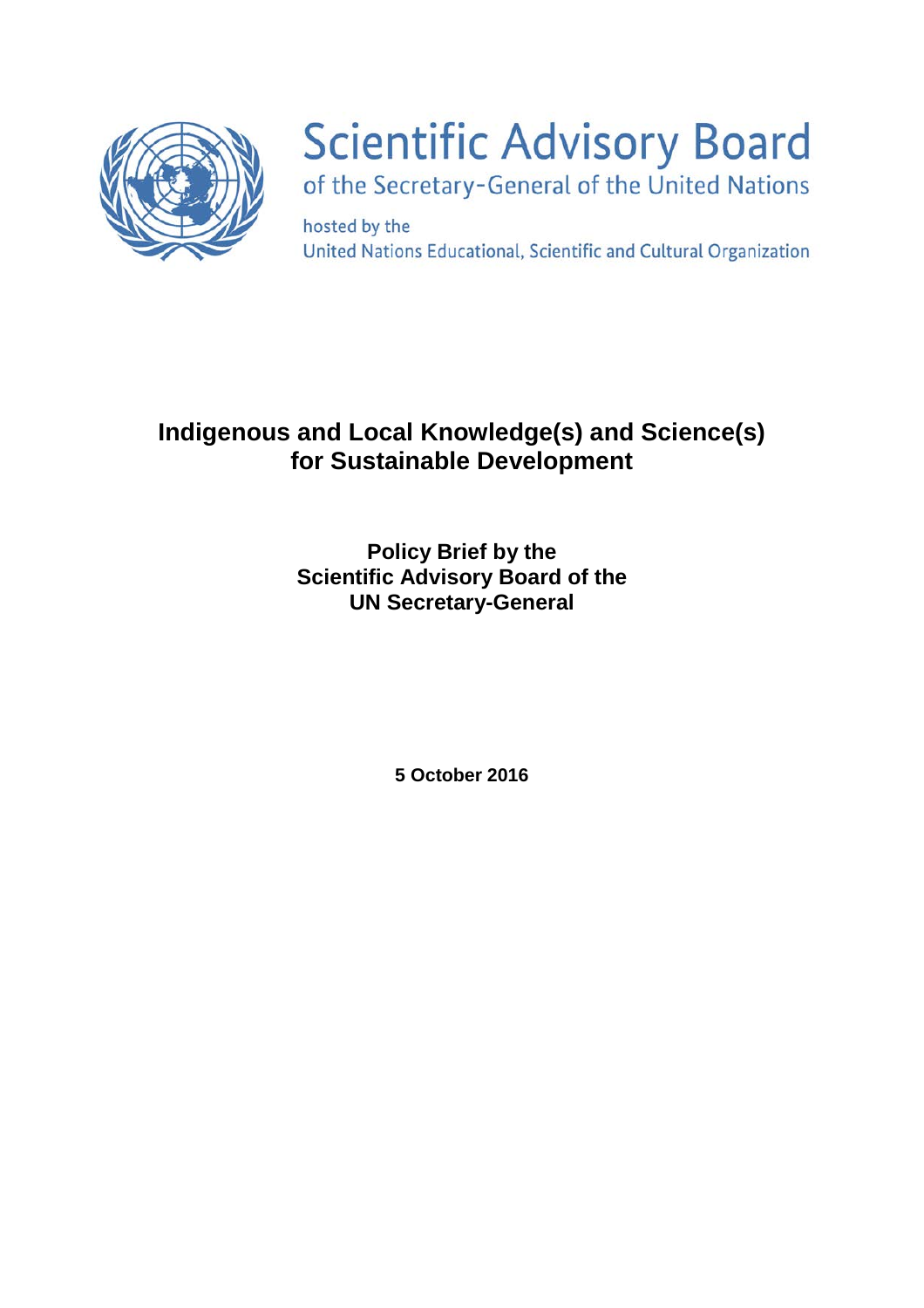# **Executive Summary**

The UNSG's Scientific Advisory Board (SAB) acclaims cultural diversity as a creative source and enabler for sustainable development. The cultures and values of peoples, and the knowledge and innovations of indigenous peoples and local communities, are fundamental cultural resources, vital for contemporary problem-solving.

In order to cope and adapt to change, people are relying on essential elements of traditional knowledge, cultural values and customary institutions for relief and support. These are critical building blocks of integrated solutions needed at this time of local-global change.

SAB welcomes recent policy decisions within the United Nations<sup>[1](#page-1-0)</sup> which recognize Indigenous and Local Knowledge(s) as complementary to Science(s) and integral to knowledge-policy platforms on sustainable development, biodiversity and climate change.

Diversification and popularization of Science, Technology and Innovation (STI) under the 2030 Sustainable Development Agenda are essential towards closing persistent knowledge and technology gaps and engendering robust knowledge-policy-society interfaces needed to achieve inclusive and just sustainable development at multiple scales.

Recognition, protection and promotion of indigenous and local knowledge strengthens economic, environmental, social and cultural resilience within societies and forms the knowledge base for addressing critical sustainability problems of the 21<sup>st</sup> century.

Partnerships amongst science and technology communities and indigenous peoples and local communities, together with Major Groups and other stakeholders, should be fostered to enhance implementation of the Sustainable Development Goals (SDGs).

<span id="page-1-0"></span><sup>&</sup>lt;sup>1</sup> See Annex 1 for the most significant decisions within the UN system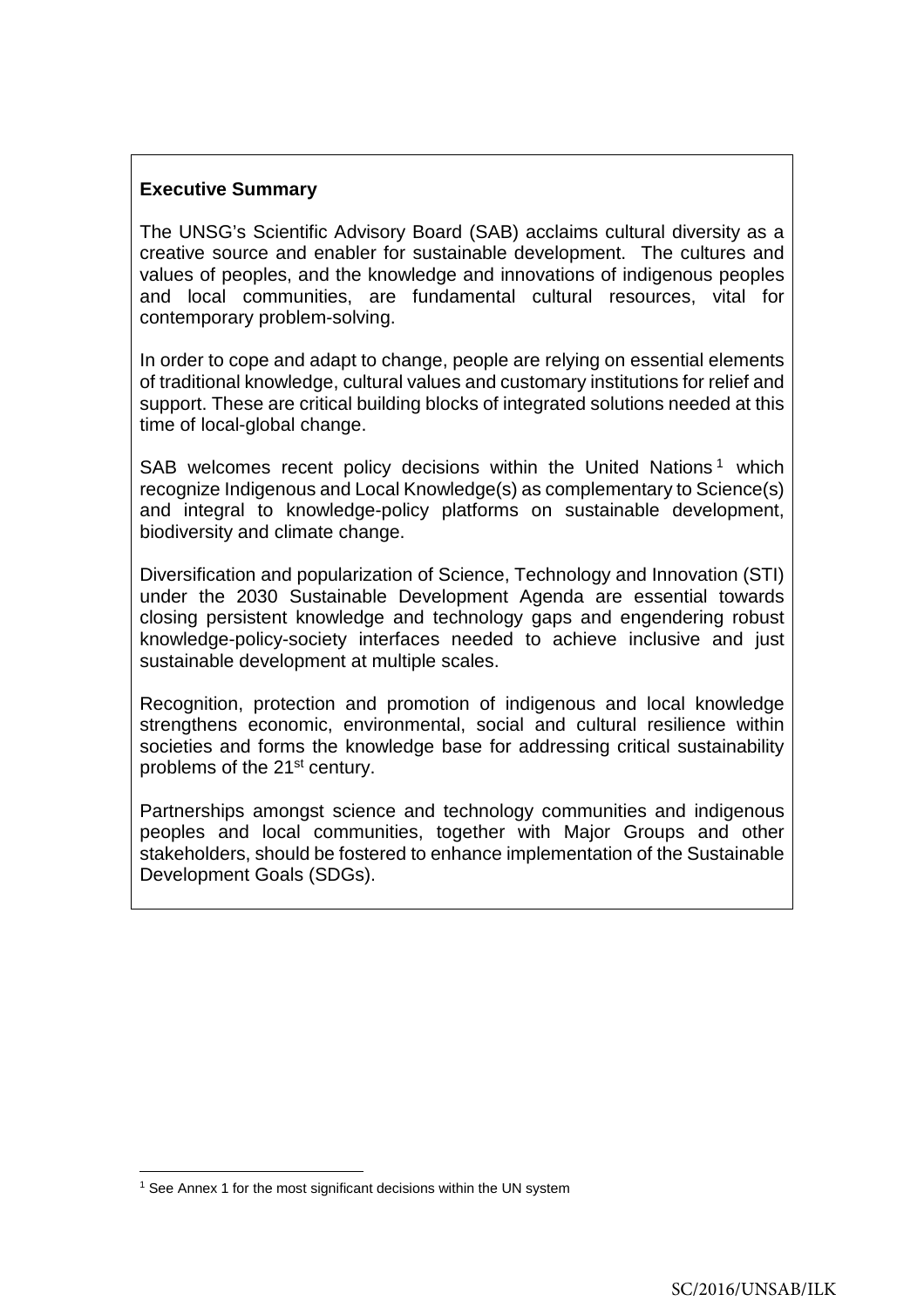#### **Background**

This policy brief by the UN Secretary General's Scientific Advisory Board (UNSG SAB) responds to the UN SG's request to promote greater commitment to recognizing indigenous and local knowledge (ILK) in sustainable development. It considers the role of cultures and cultural diversity for sustainable development with a focus on the contributions of indigenous and local knowledge systems to critical themes such as food security, climate change mitigation and adaptation, biodiversity conservation and sustainable use, disaster risk preparedness and responses, and the transition to low carbon economies. It elaborates on certain elements contained in the UNSG SAB's Policy Brief on Science and the 2030 Agenda for Sustainable Development pertaining to Science, Technology and Innovations (STI) for the implementation of the SDGs, and provides recommendations for enhancing synergies between Indigenous and Local Knowledge(s) and science(s) moving forward.

The UNSG's Scientific Advisory Board (SAB) acclaims cultural diversity as creative sources and enablers for sustainable development. The cultures and values of peoples, and the knowledge and innovation within societies are fundamental cultural resources and building blocks for problem-solving and solutions.<sup>[2](#page-2-0)</sup> Effective implementation of universal sustainable development goals requires being mindful of national contexts, whilst respecting cultural diversity.

Diverse knowledge systems, encompassing the physical and natural sciences, social sciences and humanities, as well as indigenous and local knowledge systems are all critically important for understanding and addressing complex challenges and opportunities for people and planet. Inasmuch as biological diversity underpins the resilience of ecosystems, likewise, cultural diversity underpins social resilience for sustainable development.<sup>[3](#page-2-1)</sup> This includes legal pluralism; diverse health traditions including traditional healing and medicines; diverse local food systems, economies and traditional livelihoods; and diverse educational curricula including science as well as transmission of cultural traditions and languages as essential components of open, democratic and multi-cultural societies and as antidotes to the homogenizing impacts of globalization. Rather than implying an abandonment of tradition, modernity should be tested and made sustainable in the light of cultural knowledge and values.

#### **Indigenous and Local Knowledge(s) and Science(s) for Sustainable Development**

Indigenous and Local knowledge(s) in alliance with the science(s) as enablers of sustainable development should play critical roles in closing knowledge and technology gaps, and directing its powers of innovation towards the eradication poverty and inequality in the world. To deal with rapid environmental and social change, not only do we need all sources of information and knowledge, we also need a diversity of ways to think and learn, adapt and transform. Combining insights and enabling exchanges between diverse knowledge systems creates a richer understanding for decision-making. It is imperative to collaborate and build synergies around our collective efforts and concerns. By harnessing the powers of diversity and democracy as resources and enablers for change, it is possible to move beyond a strong sciencepolicy interface towards robust knowledge-policy-society interfaces at local-global scales, thus making this a truly pan-human endeavour.

<span id="page-2-0"></span><sup>2</sup> UNESCO, *The Power of Culture for Development*, 2010

<sup>&</sup>lt;http://unesdoc.unesco.org/images/0018/001893/189382e.pdf>.

<span id="page-2-1"></span><sup>3</sup> UNESCO and SCBD, 'Joint Programme between UNESCO and the SCBD', pp. 1–4

<sup>&</sup>lt;http://www.unesco.org/mab/doc/iyb/JointProgramme.pdf>.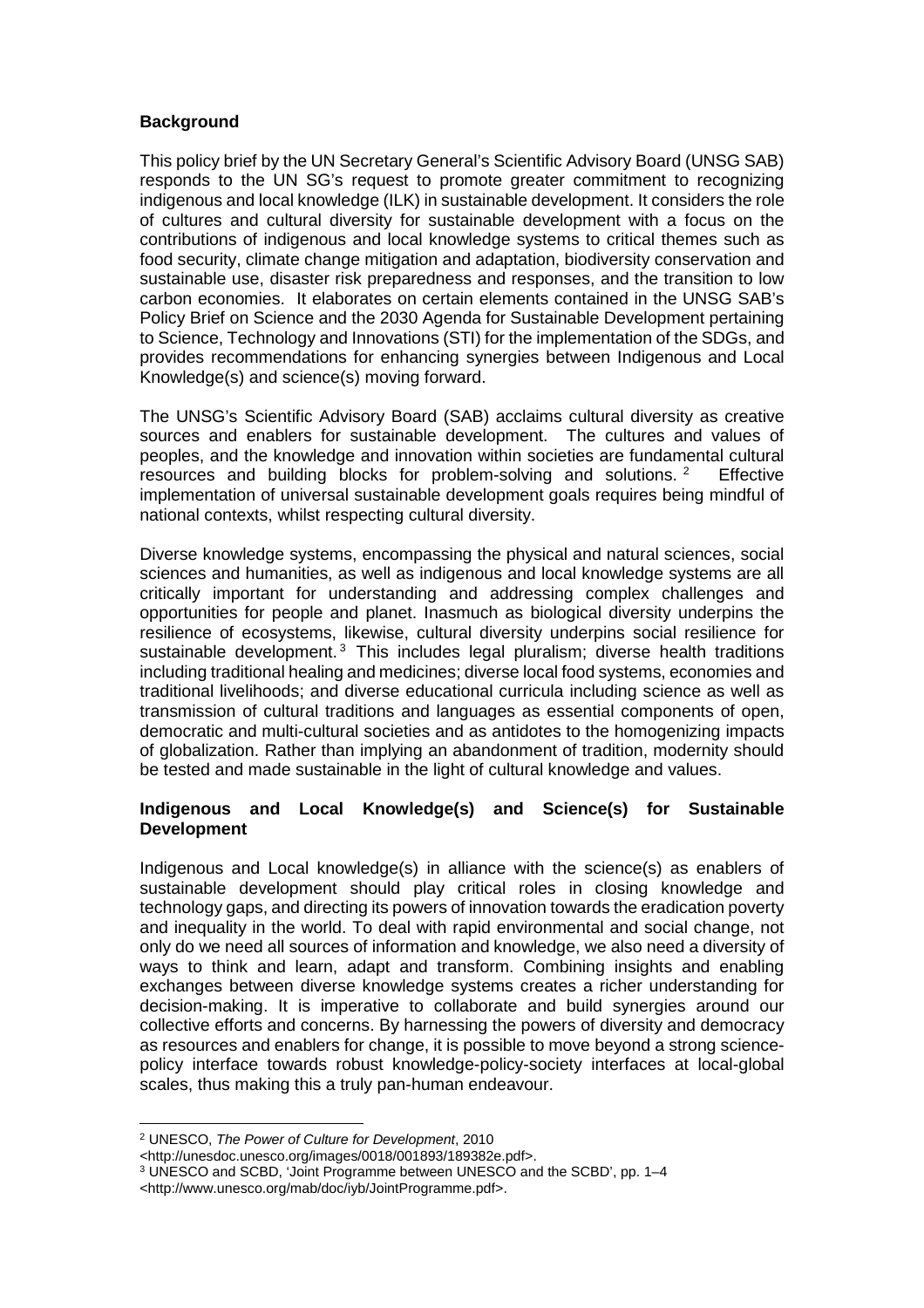#### *Opportunities*

Indigenous and local knowledge (ILK) systems, developed by societies with long histories of interaction with their natural surroundings, are living cultural traditions which encompass governance, social and family institutions, language, naming and classification systems, natural resource use and conservation practices, rituals, spirituality and worldviews. These contemporary knowledge systems are continuously evolving through interactions of lived experiences and different types of knowledge (written, oral, tacit, practical, and scientific). All indigenous and local knowledge systems have been, and are, empirically-tested, applied, and validated by indigenous peoples and local communities, and are being revitalized through contemporary problems-solving and use of appropriate technologies.

Indigenous peoples and local communities in all global regions deploy such knowledge in day-to-day social, economic and environmental decision-making, thus grounding sustainable development planning and implementation.

Indigenous and local knowledges underpin, inter alia, mountain, dryland, and coastal ecosystem conservation and management; forest and watershed protection and management; fire and disaster abatement; and climate change monitoring and adaptation, which are indispensable action areas for sustainable development (Box 1).

Considerable scientific research also supports the view that strengthening land and resource tenure rights, and strengthening community engagement in and benefits from natural resource and environmental management, are typically more likely than alternatives to generate positive sustainable development outcomes. The potential for scaling up is high in community-based interventions because incentives for good environmental management are built in and do not require external contributions.

In considering issues related to the protection and promotion of indigenous and local knowledge, it is equally important to recognise the underlying need for conservation of the lands and natural resources on which this knowledge is based, as well as ensuring inter-generational transmission.

The adoption of the 2030 Sustainable Development Agenda opens up a unique opportunity to align indigenous and local knowledge with national strategies and planning for sustainable development, climate change actions, conservation agendas and tackling persistent poverty and marginalisation of indigenous peoples and local communities. [4](#page-3-0) The pledge to "leave no one behind" is guided by the human rights principles of equality and non-discrimination, and a critical analysis of the SDGs shows that 92% or 117 of the 169 targets are linked to existing international human rights instruments and labour standards, giving effect to recognized human rights. Indigenous Peoples are mentioned in Target 2.3 on Hunger and Food Security and Target 4.5 on Education as well as in the follow-up and review of the SDGs, highlighting the importance of adopting relevant indicators, disaggregated by income, sex, age, race, ethnicity, migratory status, disability and geographic location, or other characteristics, in accordance with the Fundamental Principles of Official Statistics. [5](#page-3-1)

<span id="page-3-0"></span><sup>4</sup> United Nations General Assembly, *A/RES/70/1. Transforming Our World: The 2030 Agenda for Sustainable Development*, *Resolution Adopted by the General Assembly on 25 September 2015*, 2015, pp. 1–5 <http://dx.doi.org/10.1007/s13398-014-0173-7.2>.

<span id="page-3-1"></span> $^5$  United Nations, 'A/RES/68/261. Fundamental Principles of Official Statistics. Resolution Adopted by the General Assembly on 29 January 2014', 2014

<sup>&</sup>lt;http://www.un.org/en/ga/search/view\_doc.asp?symbol=A/RES/68/261>.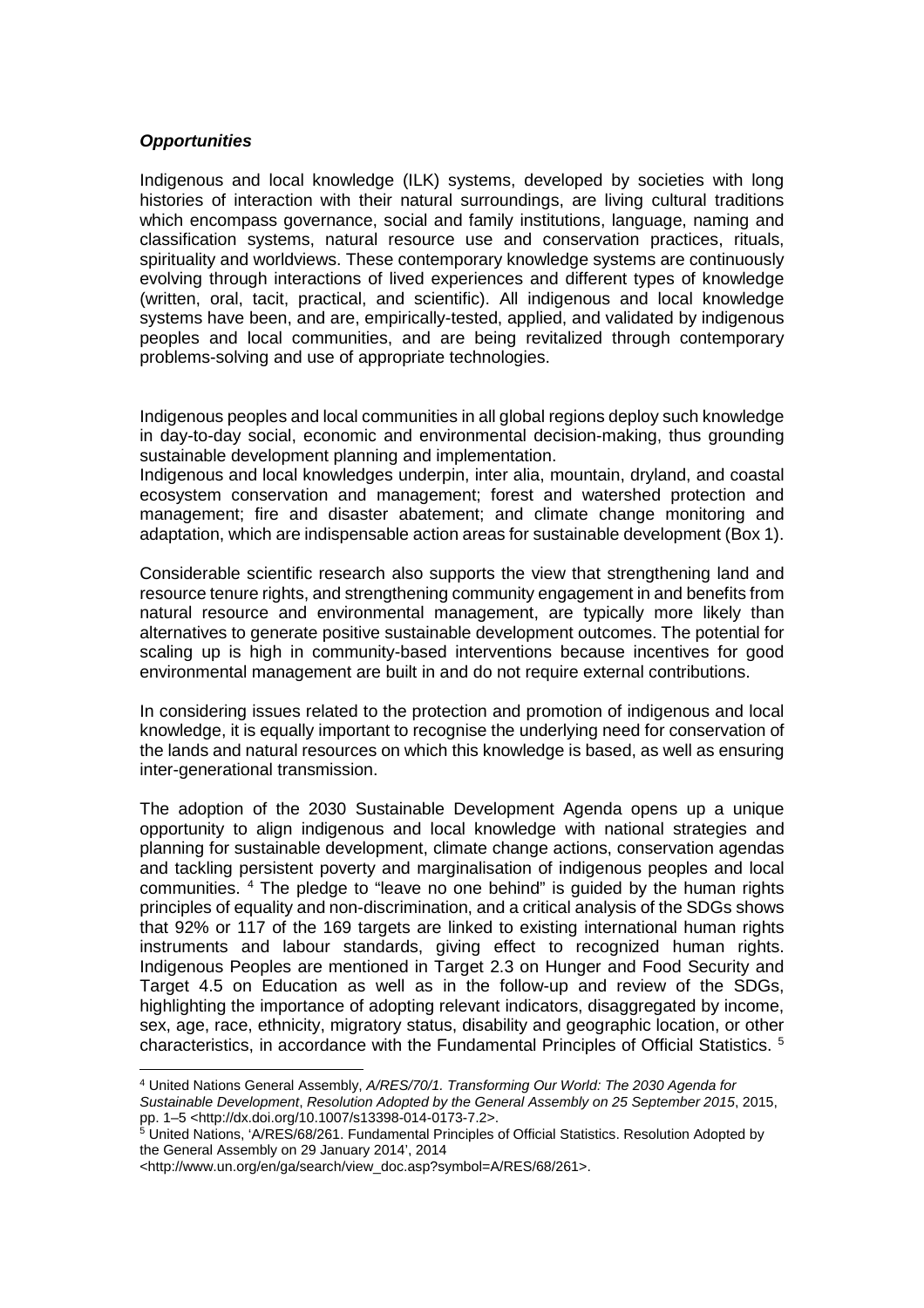The UN System- Wide Action Plan (SWAP) on the Rights of Indigenous Peoples highlights the synergies between implementing the outcomes of the World Conference on Indigenous Peoples and the 2030 Sustainable Development Agenda.<sup>[6](#page-4-0)</sup> There are also multiple linkages between the Convention on Biological Diversity's Strategic Plan for Biodiversity (2011-2020) and the Aichi Biodiversity Targets aimed at the conservation, sustainable use of biodiversity and equitable benefit-sharing arising from the use of genetic resources, including associated traditional knowledge of indigenous peoples and local communities. [7](#page-4-1)

#### **Box 1 Examples of ILK contribution to solving key sustainable development challenges from local to global levels**

Regarding **food security,** smallholder families, indigenous peoples and local communities grow, sustainably manage, harvest and process a wide range of goods and services for subsistence use and for the local, national or international markets. Even today, small-scale food systems feed 70% of the world's population—30 to 50% of that is provided by small farms, 15 to 20% by urban orchards, 5 to 10% by artisanal fisheries, and 10 to 15% by hunting and wild-crafting. These forms of food production maintain *in situ* genetic and seed diversity, biodiverse ecosystems and are mostly free of chemicals and genetically modified organisms (GMOs) and sustain pollinators for food security. In contrast, food products from the agro-industrial food system only reach 30% of the population, but use 75 to 80% of the world's arable land and 70% of water and fuel for agricultural use and control commercial seed varieties.<sup>[8](#page-4-2)</sup>

Regarding **disaster risk reduction and response**, one striking example relates to the Indian Ocean tsunami that tragically took over 200, 000 lives in December 2004. Emerging from this disaster were accounts about how the traditional knowledge of Moken peoples of the Surin Islands in Thailand saved lives. The Moken explained that the entire village, adults and children, knew that the unusual withdrawal of the ocean from the island shore was a sign that they should abandon the village and move rapidly to high ground. None of the Moken present on the Surin Islands had themselves witnessed *laboon*, their term for tsunami but, from the knowledge passed down through generations, they knew the signs and how to respond. The tsunami completely destroyed their small seaside village, but no lives were lost.<sup>[9](#page-4-3)</sup> More recently, the Japanese government's inclusion of *satoyama* and *satoumi* – the traditional forest production and coastal management systems in the reconstruction process after the 2011 earthquake and tsunami in northeastern Japan confirms the importance of locally based solutions.

Regarding **carbon emissions and fire management**, the Arnhem Land Fire Abatement project (ALFA) in Australia, covering an area of around 120,000 km2 employs traditional Australian Aboriginal fire management practices for fire abatement.

updates/SWAP\_Indigenous\_Peoples\_WEB.pdf>.

<span id="page-4-0"></span><sup>6</sup> United Nations, 'System-Wide Action Plan on the Rights of Indigenous Peoples', 2015 <http://www.un.org/esa/socdev/unpfii/documents/2016/Docs-

<span id="page-4-1"></span><sup>7</sup> CBD, 'UNEP/CBD/SBSTTA/19/INF/9. Links between the Aichi Biodiversity Targets and the 2030 Agenda for Sustainable Development', 2015

<sup>&</sup>lt;https://www.cbd.int/kb/record/meetingDocument/105794>.

<span id="page-4-2"></span><sup>8</sup> GRAIN, *GRAIN in 2014. Towards Community-Controlled and Biodiversity-Based Food Systems*, 2014 <https://www.grain.org/article/entries/5211-grain-in-2014-highlights-of-our-activities>; ETC Group, 'With Climate Chaos … Who Will Feed Us? The Industrial Food Chain / The Peasant Food Web', 2013, 1–19 <http://www.etcgroup.org/sites/www.etcgroup.org/files/030913\_ETC\_WhoWillFeed\_AnnotatedPoster\_0. pdf>.

<span id="page-4-3"></span><sup>9</sup> UNESCO, *UNESCO Science Report. Towards 2030. Executive Summary*, 2015 <http://unesdoc.unesco.org/images/0023/002354/235407e.pdf>.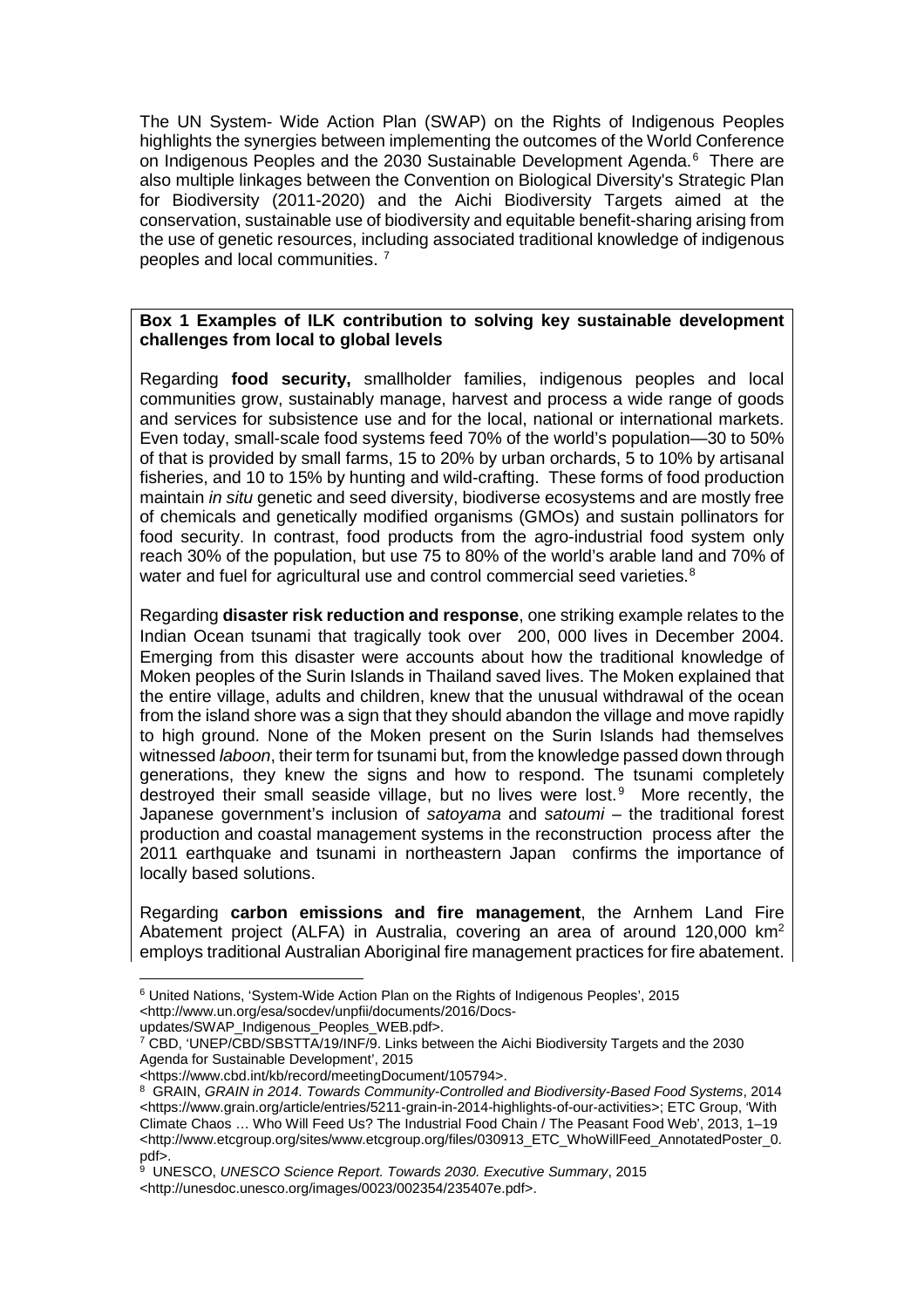Every year, rangers, scientists and knowledge holders, including hundreds of Aboriginal clan groups get together to plan for burning at the right time to avoid disastrous seasonal forest fires. This project mitigates against global warming by lessening carbon emissions and importantly, brings families back to Country and provides cash to support communities to look after their health, language, cultural ceremonies, and biodiversity.

Regarding **land management systems and climate change, s**hifting/swidden agriculture or rotational farming agro-forestry systems have been practised throughout the tropical forests of Asia, Latin America and Africa. But understanding of these landscape-level resource management practices are missing in mainstream thinking concerning climate change. This thinking blames these systems for carbon emissions and drivers of deforestation and forest degradation, leading to statutory prohibition and criminalization of these customary systems of forest management in some countries. Community participatory research has documented fallow forests as the backbone of shifting cultivation. When fallow periods are long enough, it is a stable system in which soil fertility is maintained and, by keeping forests young and growing and maintaining a mosaic of differently aged growing forests at a landscape level, shifting cultivation results in a landscape level 'carbon bank.' Thus recognition for indigenous peoples' land use practices also offers opportunities for climate change mitigation. <sup>[10](#page-5-0)</sup>

#### *Challenges*

Numerous good examples (Box 1) showing progress in the recognition of indigenous and local knowledge should not overlook the underlying social marginalization faced by indigenous peoples and local communities in most countries.

Ill-informed climate-related strategies, policies and interventions could exacerbate their underlying vulnerabilities to climate change impacts. Research on local community experiences of climate change in sub-Saharan Africa show that unpredictable and severe weather phenomena such as floods, droughts and desertification are affecting food security, access to water, livestock and wildlife management, and community cohesion. For pastoralists, greater drought frequency inhibits crop and animal system recovery, resulting in long-term degradation of grazing resources, continual reduction in herd size, a potential increase in human-wildlife conflict, and destabilization of the social and economic standing of resource poor livestock keepers.

In order to cope and adapt, people are relying on essential elements of traditional knowledge, cultural values and customary institutions, households, extended families and clans for relief and support. In contrast, many government policies regarding access to land and resources are restricting the communities' capacity to adapt, and the support provided in the form of cash transfers or external technical assistance, risk creating dependency upon knowledge, institutions and services that are beyond their control, rather than supporting long-term sustainable adaptation and the strengthening their social, political and cultural institutions.

<span id="page-5-0"></span><sup>10</sup> PAR, 'Platform for Agrobiodiversity Research' <http://agrobiodiversityplatform.org/> [accessed 23 June 2016]; Prasert Trakansuphakon, *Rotational Farming-Shifting Cultivation and Climate Change*, 2010 <http://agrobiodiversityplatform.org/climatechange/2010/11/10/rotational-farming-shiftingcultivation-and-climate-change/>; AIPP, FAO and IWGIA, *Shifting Cultivation Livelihood and Food Security: New and Old Challenges for Indigenous Peoples in Asia*, ed. by Christian Erni (Bangkok, 2015) <http://www.fao.org/3/a-i4580e.pdf>; AIPP and IWGIA, *Drivers of Deforestation? Facts to Be Considered Regarding the Impact of Shifting Cultivation in Asia. Submission to the SBSTTA on the Drivers of Deforestation by AIPP and IWGIA.*, 2012 <http://aippnet.org/wpcontent/uploads/2012/05/Driver\_-of\_Deforestation-20120515171222.pdf>.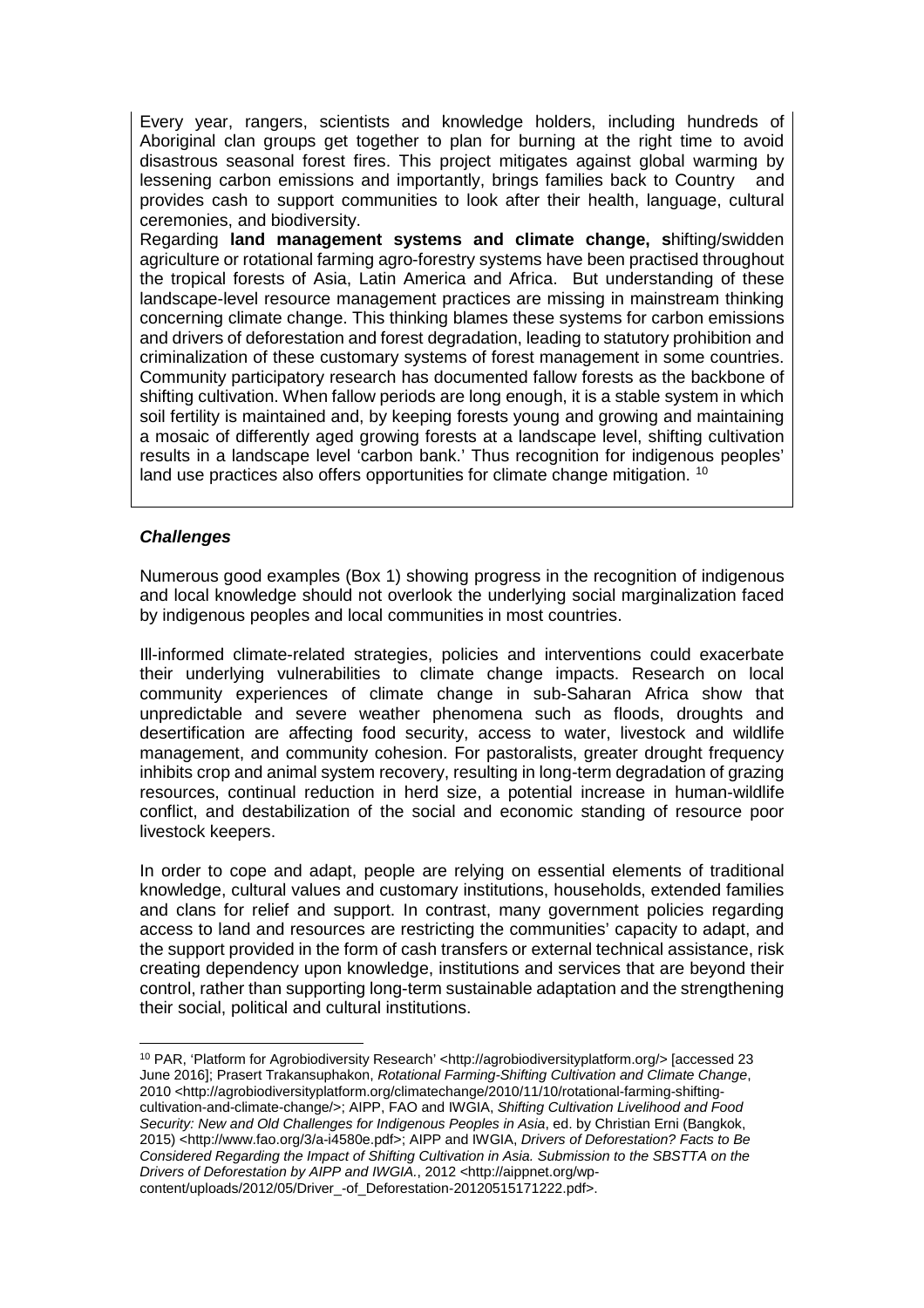#### **Contemporary Recognition of Indigenous and Local Knowledge Systems**

Recent UN political summits on sustainable development, including the 2012 Rio+20 Summit, and the 2015 UN Sustainable Development Summit, have highlighted the importance of science, technology and innovation, including data and knowledge for engendering problem-solving societies, including the contributions of indigenous peoples and local communities and citizen science.

A growing trend in science emphasizes trans-disciplinarity and learning across the divides of social and natural science and the humanities, and systems approaches that are better equipped to study complex relationships between nature and people. This greater openness to overcoming limitations of compartmentalization, reductionism and specialization in the sciences also applies to renewed linkages and respect for indigenous and local knowledges, in a changing world breaching the limits to growth.

Existing science-policy platforms on biodiversity and ecosystem services and climate change such as the Intergovernmental Science-Policy Platform on Biodiversity and Ecosystem Services (IPBES) and the Intergovernmental Panel on Climate Change (IPCC), underscore that knowledge diversity and multiple disciplinary expertise are important features of forward-looking knowledge platforms informing adaptive decision-making and governance at multiple scales.[11](#page-6-0) Scientists and indigenous and local knowledge holders are building collaborative approaches through dynamic mutual learning and capacity-building, such as in the conduct of IPBES assessments, the IPCC Fifth Assessment Report, and monitoring of multilateral environmental agreements. [12](#page-6-1)

This 21<sup>st</sup> century recognition about the distinct contributions of indigenous and local knowledge, seeks to overcome the historical legacy in the relationship between knowledge systems which separated positivist science as universal and superior to indigenous and local knowledge $(s)^{13}$  $(s)^{13}$  $(s)^{13}$ . Although rarely made explicit and reflected upon, science and scientific knowledge, in common with indigenous and local knowledge, also exists in a cultural and social context, requiring critical renewal in the light of present-day requirements, understandings and sensibilities. [14](#page-6-3)

Indigenous and local knowledge embody distinct and diverse epistemologies, understandings and values which enrich and expand the knowledge base for decision-

<span id="page-6-0"></span><sup>&</sup>lt;sup>11</sup> See Annex to this paper; Finn Danielsen, Karin Pirhofer-Walzl, and others, 'Linking Public Participation in Scientific Research to the Indicators and Needs of International Environmental Agreements', *Conservation Letters*, 7.1 (2013), 12–24 <http://dx.doi.org/10.1111/conl.12024>; IPBES, 'IPBES Conceptual Framework' <http://www.ipbes.net/conceptual-framework> [accessed 20 April 2016]. <sup>12</sup> Simon G Potts and others, Summary for Policymakers of the Thematic Assessment on Pollinators,

<span id="page-6-1"></span>*Pollination and Food Production Intergovernmental Science-Policy Platform on Biodiversity and Ecosystem Key Messages Values of Pollinators and Pollination*, 2016

<sup>&</sup>lt;http://www.ipbes.net/sites/default/files/downloads/Pollination\_Summary for policymakers\_EN\_.pdf>; Finn Danielsen, Per M Jensen, and others, 'Testing Focus Groups as a Tool for Connecting Indigenous and Local Knowledge on Abundance of Natural Resources with Science-Based Land Management Systems', *Conservation Letters*, 00.April (2014), 1–26 <http://dx.doi.org/10.1111/conl.12100>; IPCC, *Climate Change 2014. Synthesis Report. Contribution of Working Groups I, II and III to the Fifth Assessment Report of the Intergovernmental Panel on Climate Change*, ed. by R.K. Pachauri and L.A. Meyer, *Climate Change 2014: Synthesis Report. Contribution of Working Groups I, II and III to the Fifth Assessment Report of the Intergovernmental Panel on Climate Change* (Geneva: IPCC, 2014) <http://dx.doi.org/10.1017/CBO9781107415324>.

<span id="page-6-3"></span><span id="page-6-2"></span><sup>&</sup>lt;sup>13</sup> James D. Ford and others, 'Including Indigenous Knowledge and Experience in IPCC Assessment Reports', *Nature Climate Change*, 6 (2016), 349–535 <http://dx.doi.org/10.1038/nclimate2954>. <sup>14</sup> Arun Agrawal, 'Dismantling the Divide between Indigenous and Scientific Knowledge', *Workshop in Political Theroy and Policy Analysis*, 1995 <http://dx.doi.org/10.1017/CBO9781107415324.004>; David Turnbull, 'Reframing Science and Other Local Knowledge Traditions', *Futures*, 29.6 (1997), 551–62 <http://dx.doi.org/10.1016/S0016-3287(97)00030-X>.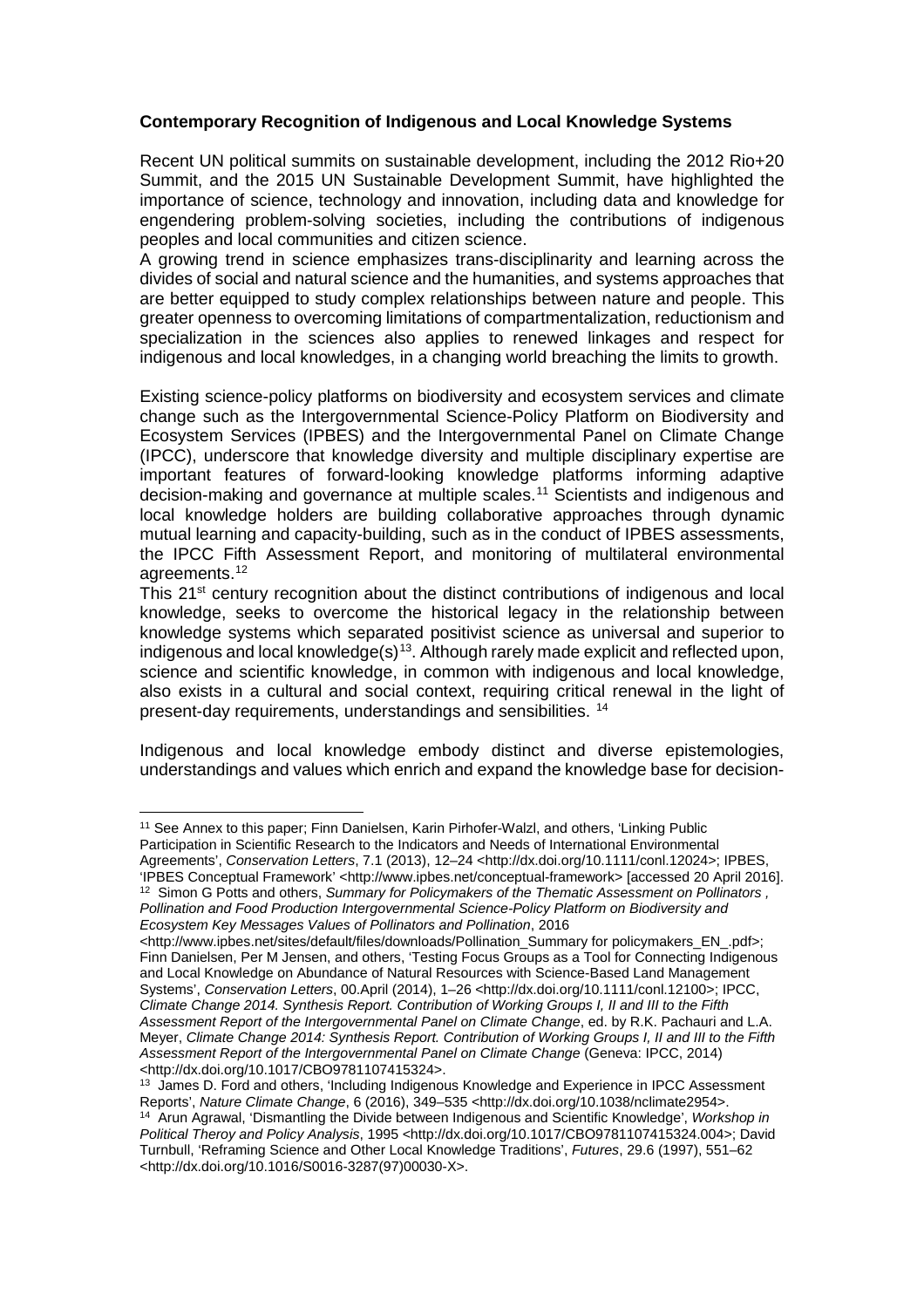making. Mainstreaming ILK in governance for sustainable development does not mean simple integration or direct assimilation into existing policy frameworks, nor its incorporation and validation by science, but rather a diversification of knowledge platforms and institutions to accommodate the dynamics of complexity of natural and social systems.[15](#page-7-0) Gaining respect and recognition for Indigenous and Local Knowledge within mainstream global and national outlooks and institutions is a strategic and transformative pathway requiring actions by many actors at multiple levels.

#### **Bringing Together Different Knowledge Systems**

These challenges faced in mainstreaming ILK, highlight large gaps in existing institutions, mechanisms, tools and procedures for fostering productive collaboration between diverse knowledge systems. Therefore bold initiatives and experiments bridging these gaps provide important learning opportunities.

In Latin America, a network of Indigenous Intercultural Universities - Universidad Indígena Intercultural (UII) - has been established, where indigenous students undertake post-graduate courses supportive of professional development and technical excellence in the service of indigenous peoples' development with culture and identity. Integral to the curriculum are modules taught by indigenous women and men respected for their wisdom, expertise, leadership, cultural knowledge or spiritual guidance, speaking directly from their experiences as interlocutors for indigenous peoples self-determination. This mobile faculty – named Itinerant Indigenous Chair (IIC) or - forms the backbone of the UII network which currently includes 26 associated academic centres (CAAs), which are universities, study centres or research institutes experienced in providing university-level education programs for and with indigenous peoples. Instead of creating a new institution, the UII network builds on the CAA's teaching staff, their knowledge and practices, as well as their infrastructure, and in addition develops new curricula and enriches existing ones with new perspectives and contents based on the worldviews and proposals of the indigenous peoples.

In a more recent development, Indigenous peoples and local community participants at the  $4<sup>th</sup>$  Plenary Meeting of Intergovernmental Platform on Biodiversity and Ecosystem Services (IPBES4) informed the meeting about the formation of a network of Indigenous and Local Knowledge (ILK) Centres of Distinction. It is composed of organizations implementing programmes of work on traditional knowledge in different global regions and which have a long history of engaging within the United Nations system to deliver policy recommendations, implement projects and provide assessments, such as for biodiversity indicators and community-based monitoring systems. Each Centre has its own distinct activities and strengths, which by working together will provide a more comprehensive set of inputs to the IPBES work programme by mobilising participation and contribution of diverse knowledge views and evidence from all regions. In addition, facilitating and coordinating engagements in multi-stakeholder knowledge platforms, the Centres of Distinction aim to be support mechanisms for indigenous and local knowledge holders for their initiatives such as community-based monitoring, knowledge transmission and participatory research and documentation.

<span id="page-7-0"></span>I <sup>15</sup> Jayalaxshmi Mistry and Andrea Berardi, 'Bridging Indigenous and Scientific Knowledge. Local Ecological Knowledge Must Be Placed at the Center of Environmental Governance', 7–9 <https://pure.royalholloway.ac.uk/portal/files/26516549/Science\_Perspective\_Author\_Final\_Version.pdf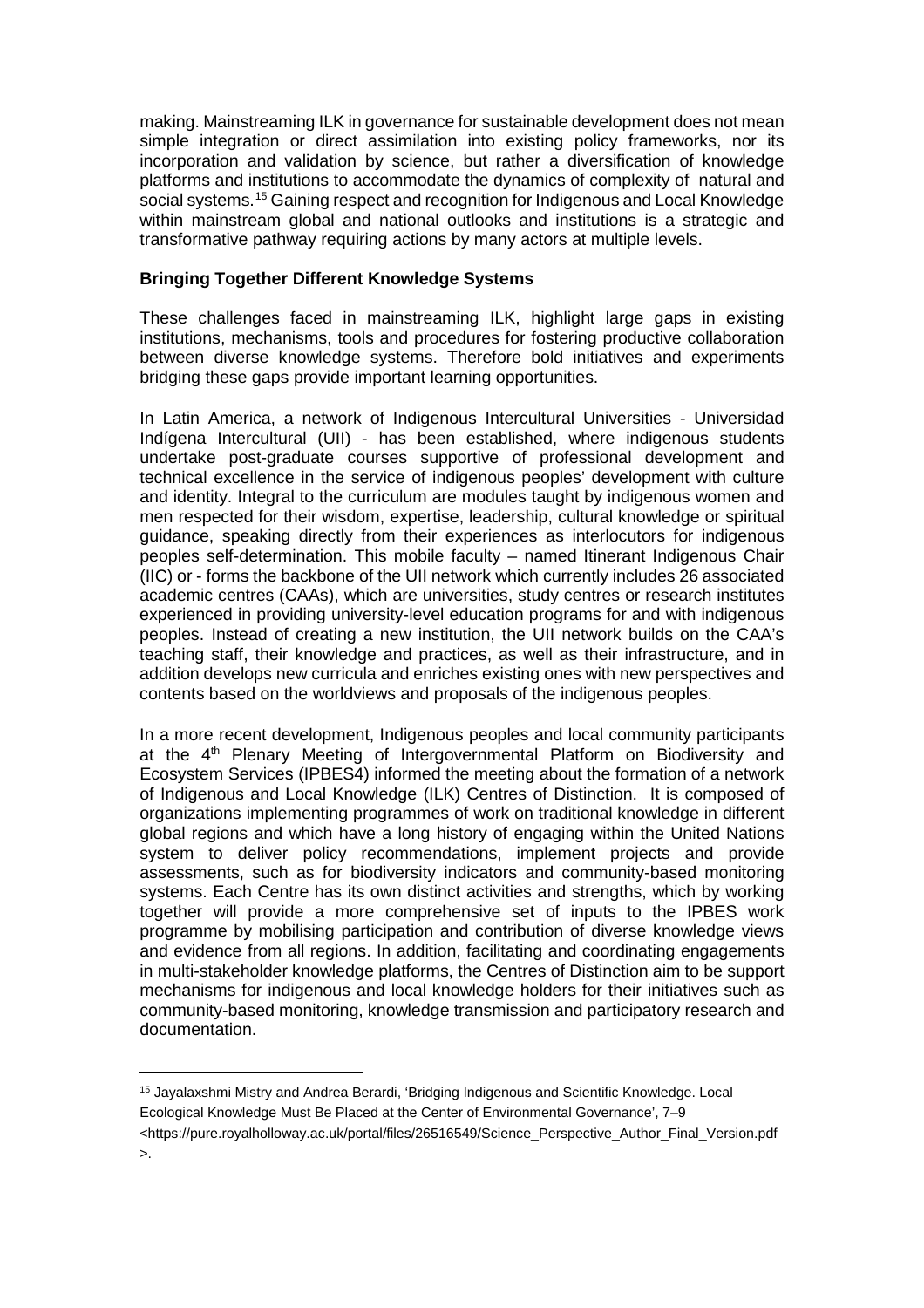#### **Recommendations for the Way Forward – Building a partnership of Indigenous and Local Knowledge(s) and Science(s) to diversify, popularize and expand the STI Agenda for Sustainable Development**

The 2030 Agenda for Sustainable Development presents an auspicious platform for elevating the contributions of indigenous peoples to sustainable development. A transformative agenda committed to leaving no one behind and making a transition to low carbon economies should facilitate local self-determined development and building on indigenous and local knowledge and technologies. Win-win examples which synergize respect for human rights, secure land tenure, revitalized local economies and social and ecological resilience can be found in many parts of the world. Disaggregated data and relevant indicators will be needed to capture this growing evidence of positive change.

- Community-based monitoring and information systems (CBMIS) are increasingly recognized as important complementary sources of knowledge that can inform local, national and global policy and decision-making, monitoring and reporting about progress under the CBD's Strategic Plan for Biodiversity (2011- 2020) <sup>[16](#page-8-0)</sup>, related environmental conventions and the new Sustainable Development Goals. Indigenous peoples and local communities are generating quantitative data and qualitative information about local conditions unavailable from national statistics, and validating data products derived from remote sensing, statistics and other global and national sources. The rapid evolution of creative applications and digital technologies make data and information more accessible and knowledge creation and sharing more socialized.
- Science, Technology and Innovation (STI) for sustainable development, in their broadest sense, encompass the rich diversity of cultures and knowledge systems from all global regions, countries and peoples. Partnerships between indigenous and local knowledge and science can be developed with respect to the Technology Facilitation Mechanism established by the Addis Ababa Action Agenda, which envisions a collaborative Multi-stakeholder Forum on Science, Technology and Innovation for the SDGs. Collaboration can cover such areas as technology assessment of appropriate and emerging technologies, including their social, economic and cultural impacts.
- Joint contributions to the Global Sustainable Development Report and the Secretary General's annual Sustainable Development Report can present additional evidence based inputs to support policy-makers in promoting poverty eradication and sustainable development.
- $\div$  In order to fulfill the vision of being universal, the annual Multi-stakeholder Forum on science, technology and innovation for the sustainable development goals (STI Forum), needs to put in place mechanisms, measures and spaces to ensure that the voices and needs of women, indigenous peoples and other marginalized groups are heard and addressed, including on the impacts of current development interventions. The forum must show-case STI problemsolving initiatives by those normally excluded from decision-making about sustainable development, including providing a platform for community-based monitoring of the SDGs. To make the Technology Facilitation Mechanism and the STI Forum more accessible, such mechanisms could be replicated or echoed at appropriate scales in-country, including through local government support, thus creating interfaces with existing organizations and institutions of

<span id="page-8-0"></span><sup>16</sup> CBD, 'UNEP/CBD/COP/DEC/XII/12. Decision Adopted by the Conference Of the Parties of the Convention on Biological Diversity', 2014 <https://www.cbd.int/decisions/cop/?m=cop-12>.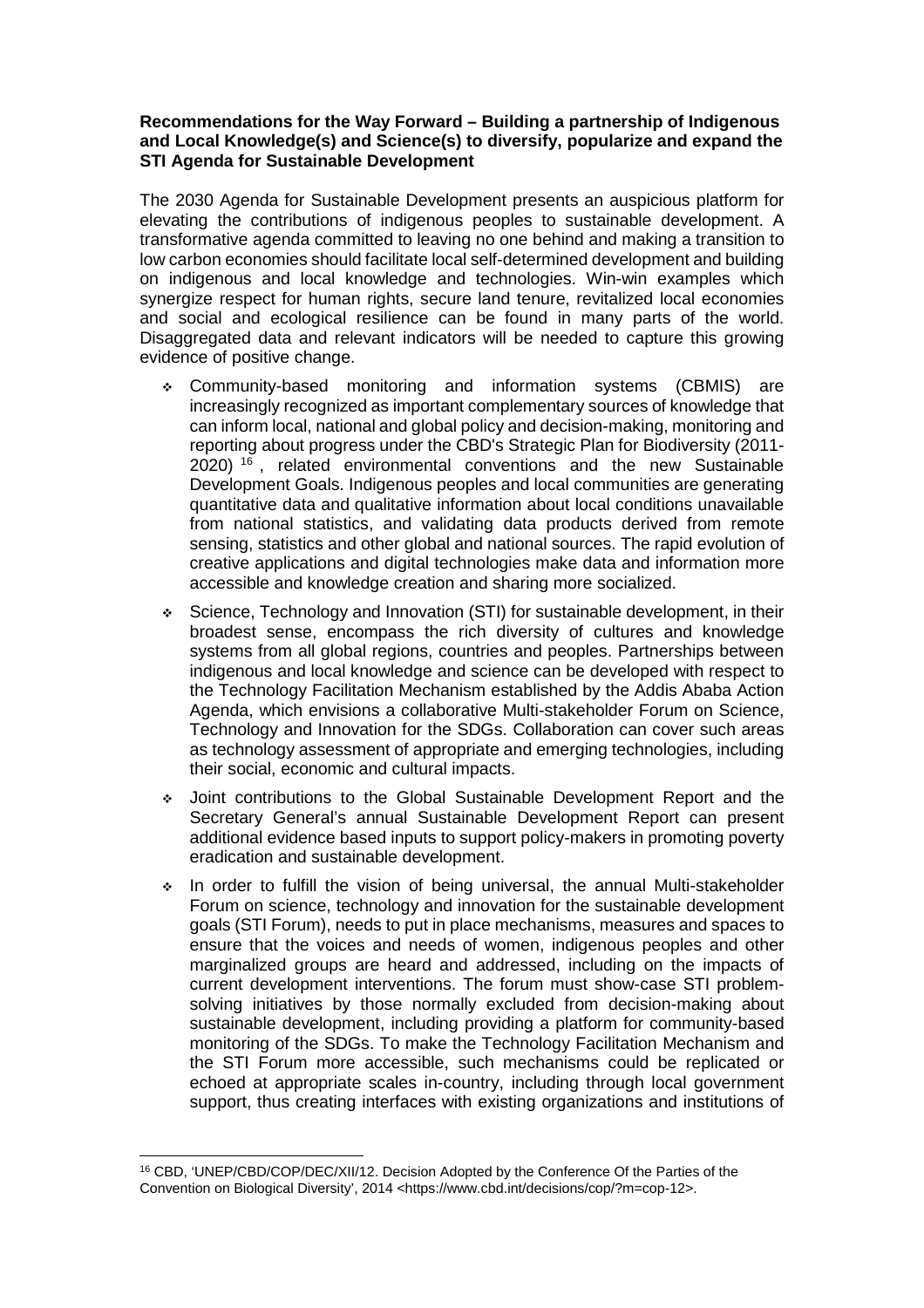Major Groups and other Stakeholders and governance institutions of indigenous peoples and local communities.

- \* The UN System-wide Action Plan to implement the Outcome Document of the World Conference on Indigenous Peoples provides another vehicle for concerted action by UN agencies on the theme of Indigenous and Local Knowledge and the rights of indigenous peoples, consistent with the Sustainable Development Goals.
- Academies of Science, including Global Young Academy to undertake dialogues and initiatives to enhance collaboration with indigenous and local knowledge holders and experts.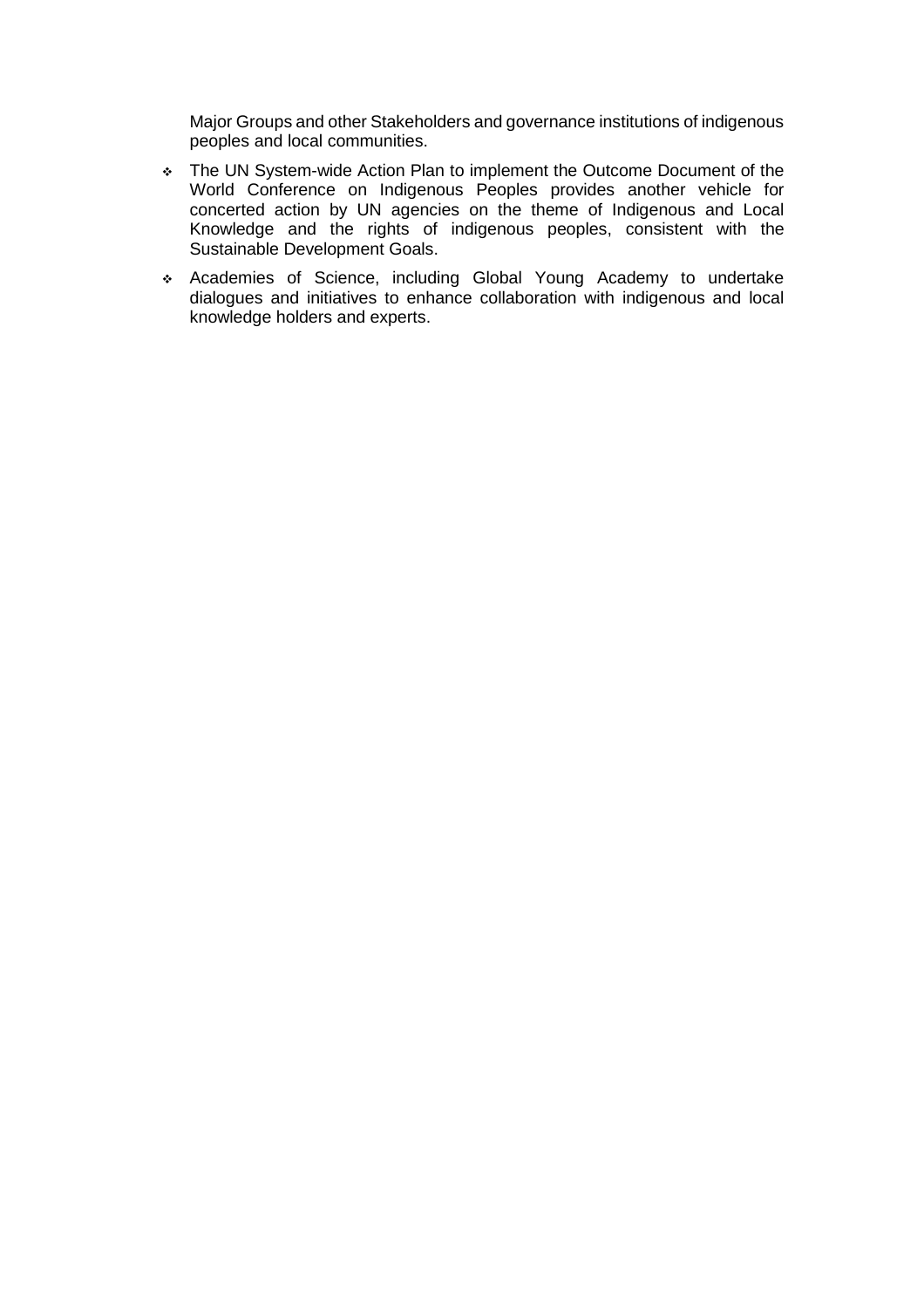# **ANNEX 1:**

#### **Paris Agreement**

5. Parties acknowledge that adaptation action should follow a country-driven, gender-responsive, participatory and fully transparent approach, taking into consideration vulnerable groups, communities and ecosystems, and should be based on and guided by the best available science and, as appropriate, traditional knowledge, knowledge of indigenous peoples and local knowledge systems, with a view to integrating adaptation into relevant socioeconomic and environmental policies and actions, where appropriate. (FCCC/CP/2015/10/Add.1, Article 7, Para 5)

# **UNFCCC decision to adopt the Paris Agreement**

'135. Recognizes the need to strengthen knowledge, technologies, practices and efforts of local communities and indigenous peoples related to addressing and responding to climate change, and establishes a platform for the exchange of experiences and sharing of best practices on mitigation and adaptation in a holistic and integrated manner; ' (Decisions to give effect to the Agreement, Para 135)

## **Addis Ababa Action Agenda of the Third International Conference on Financing for Development**

#### **G. Science, technology, innovation and capacity-building**

117. … At the same time, we recognize that traditional knowledge, innovations and practices of indigenous peoples and local communities can support social well-being and sustainable livelihoods and we reaffirm that indigenous peoples have the right to maintain, control, protect and develop their cultural heritage, traditional knowledge and traditional cultural expressions.

# **Sendai Framework for Disaster Risk Reduction 2015–2030 (Priority for Action 1: Understanding disaster risk)**

24 (*i*) To ensure the use of traditional, indigenous and local knowledge and practices, as appropriate, to complement scientific knowledge in disaster risk assessment and the development and implementation of policies, strategies, plans and programmes of specific sectors, with a cross-sectoral approach, which should be tailored to localities and to the context;

# **SIDS Accelerated Modalities of Action [S.A.M.O.A.] Pathway**

44. We call for support for the efforts of small island developing States: (c) To raise awareness and communicate climate change risks, including through public dialogue with local communities, to increase human and environmental resilience to the longer-term impacts of climate change; (Climate Change)

81. (c) To develop and strengthen national and regional cultural activities and infrastructures, including through the network of World Heritage Sites, which reinforce local capacities, promote awareness in small island developing States, enhance tangible and intangible cultural heritage, including local and indigenous knowledge, and involve local people for the benefit of present and future generations; (Culture and sport)